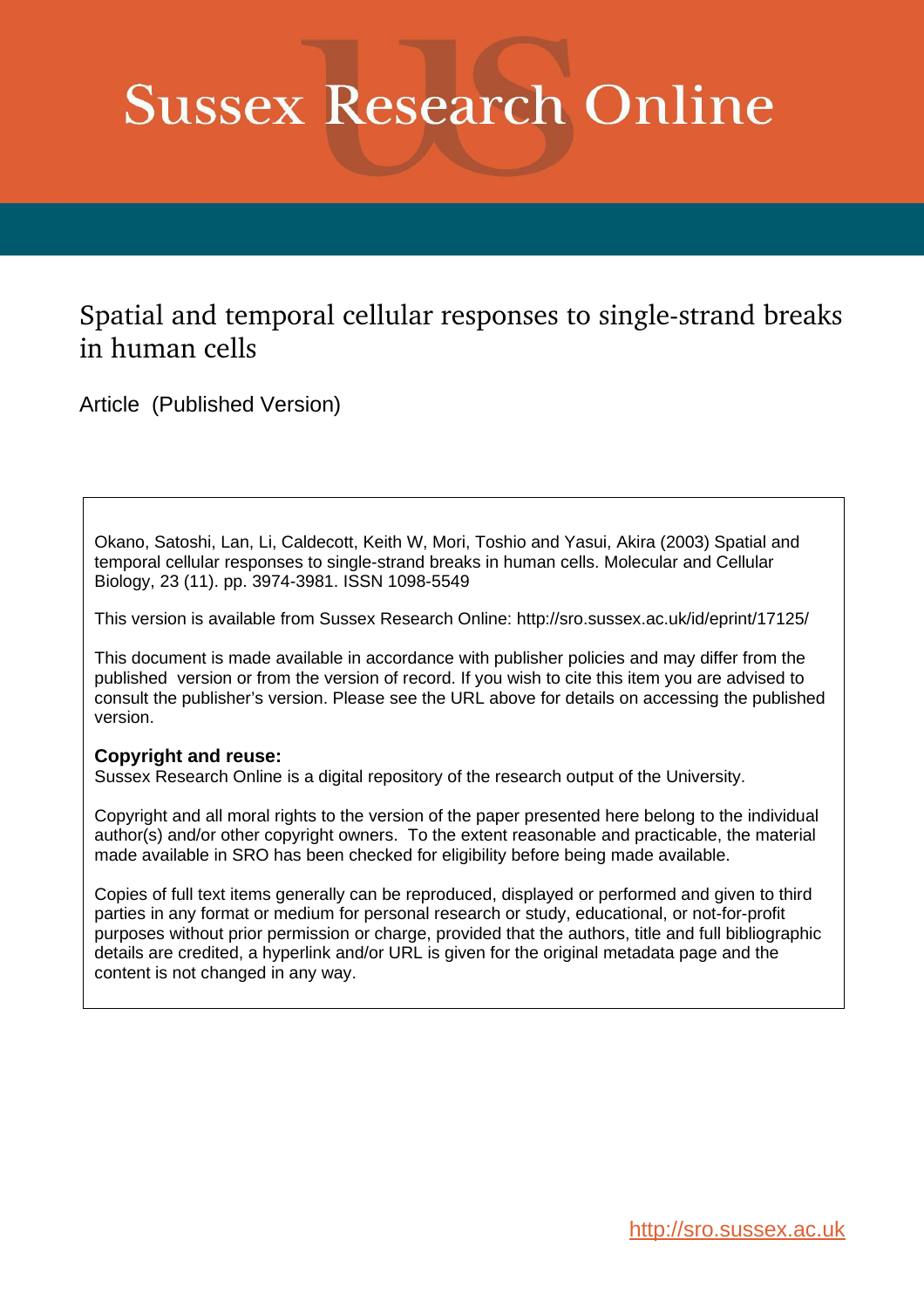## Molecular and **Cellular Biology**

## **Single-Strand Breaks in Human Cells Spatial and Temporal Cellular Responses to**

**10.1128/MCB.23.11.3974-3981.2003. Mol. Cell. Biol. 2003, 23(11):3974. DOI: Akira Yasui Satoshi Okano, Li Lan, Keith W. Caldecott, Toshio Mori and**

|                       | Updated information and services can be found at:<br>http://mcb.asm.org/content/23/11/3974                               |
|-----------------------|--------------------------------------------------------------------------------------------------------------------------|
|                       | These include:                                                                                                           |
| <b>REFERENCES</b>     | This article cites 44 articles, 22 of which can be accessed free<br>at: http://mcb.asm.org/content/23/11/3974#ref-list-1 |
| <b>CONTENT ALERTS</b> | Receive: RSS Feeds, eTOCs, free email alerts (when new<br>articles cite this article), more»                             |
| <b>CORRECTIONS</b>    | An erratum has been published regarding this article. To view<br>this page, please click here                            |

Information about commercial reprint orders: **<http://journals.asm.org/site/misc/reprints.xhtml>** To subscribe to to another ASM Journal go to: **<http://journals.asm.org/site/subscriptions/>**



Journals.ASM.org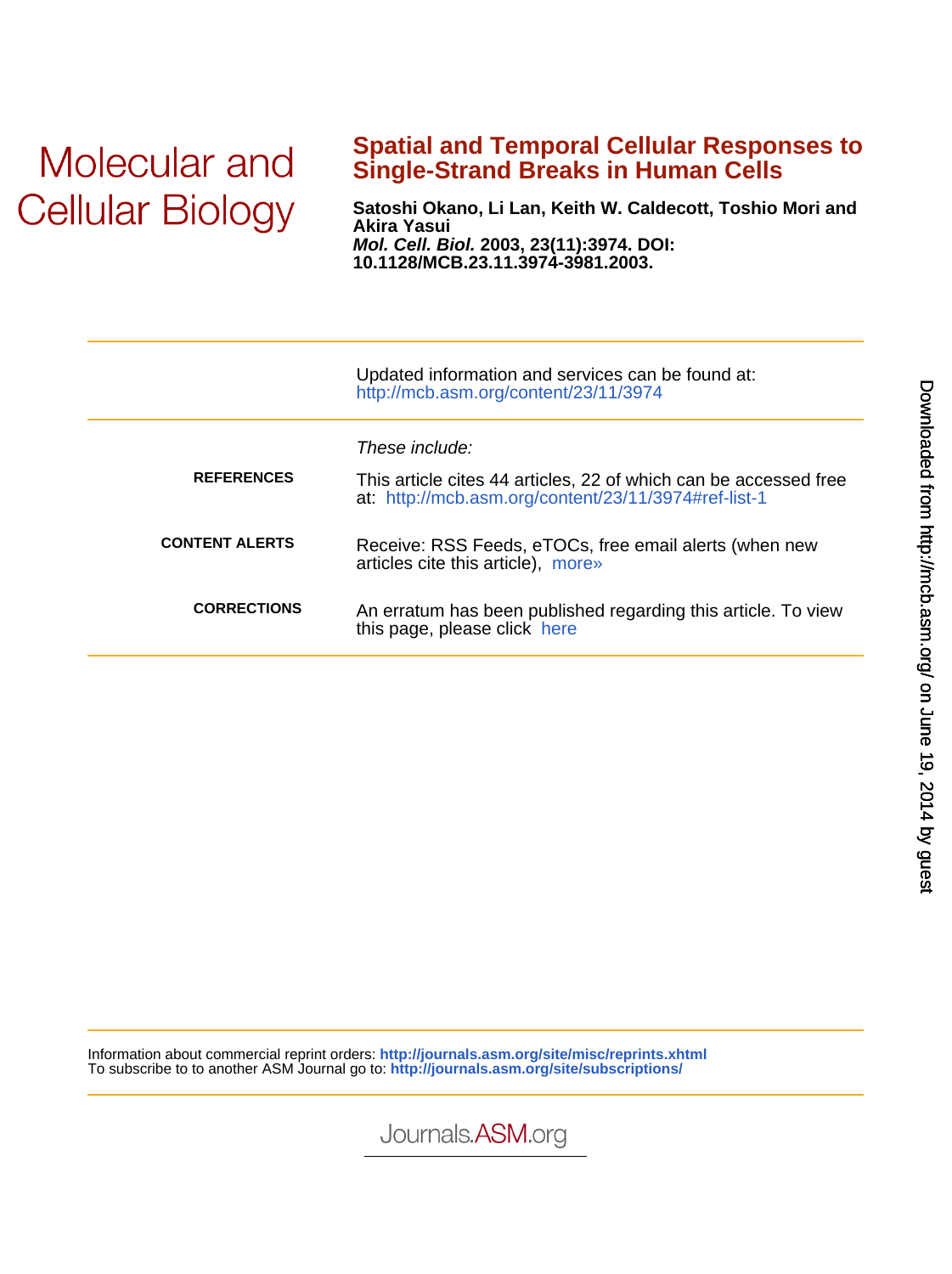## Spatial and Temporal Cellular Responses to Single-Strand Breaks in Human Cells

Satoshi Okano,<sup>1</sup> Li Lan,<sup>1</sup> Keith W. Caldecott,<sup>2</sup> Toshio Mori,<sup>3</sup> and Akira Yasui<sup>1\*</sup>

*Department of Molecular Genetics, Institute of Development, Aging and Cancer, Tohoku University, 980-8575 Sendai,*<sup>1</sup> *and Radioisotope Research Center, Nara Medical University, 634-8521 Nara,*<sup>3</sup> *Japan, and Genome Damage and Stability Centre, University of Sussex, Falmer, Brighton BN1 9RQ, United Kingdom*<sup>2</sup>

Received 23 December 2002/Returned for modification 10 February 2003/Accepted 13 March 2003

**DNA single-strand breaks (SSB) are one of the most frequent DNA lesions produced by reactive oxygen species and during DNA metabolism, but the analysis of cellular responses to SSB remains difficult due to the lack of an experimental method to produce SSB alone in cells. By using human cells expressing a foreign UV damage endonuclease (UVDE) and irradiating the cells with UV through tiny pores in membrane filters, we created SSB in restricted areas in the nucleus by the immediate action of UVDE on UV-induced DNA lesions. Cellular responses to the SSB were characterized by using antibodies and fluorescence microscopy. Upon UV irradiation, poly(ADP-ribose) synthesis occurred immediately in the irradiated area. Simultaneously, but dependent on poly(ADP-ribosyl)ation, XRCC1 was translocated from throughout the nucleus, including nucleoli, to the SSB. The BRCT1 domain of XRCC1 protein was indispensable for its poly(ADP-ribose)-dependent recruitment to the SSB. Proliferating cell nuclear antigen and the p150 subunit of chromatin assembly factor 1 also accumulated at the SSB in a detergent-resistant form, which was significantly reduced by inhibition of poly(ADP-ribose) synthesis. Our results show the importance of poly(ADP-ribosyl)ation in sequential cellular responses to SSB.**

DNA damage is a continual threat to genetic stability, as demonstrated by the cancer-prone phenotype of human diseases in which DNA repair is defective. Among various DNA lesions, single-strand breaks (SSB) are one of the most frequent DNA lesions produced by endogenous reactive oxygen species or generated by ionizing radiation or through base hydrolysis (37). SSB are also intermediate products in various aspects of DNA metabolism, including DNA repair, replication, and recombination. During base excision repair, SSB are produced by DNA glycosylases and apurinic/apyrimidinic (AP) endonucleases at the site of base damage. If SSB are not properly repaired, they may result in double-strand breaks in replicating DNA and may also affect transcription (7, 19). In spite of such harmful effects, however, our knowledge of the cellular responses to and repair of SSB is still incomplete. One reason for this is that no experimental procedure that induces solely SSB in cells has been developed.

In higher eukaryotes, it is known that SSB produced during base excision repair are processed by two alternative repair pathways, a DNA polymerase  $\beta$  (Pol $\beta$ )-dependent pathway and a proliferating cell nuclear antigen (PCNA)-dependent pathway. Selection of these pathways is considered to be damage and/or dose dependent (12). Poly(ADP-ribosyl)ation, a posttranslational modification of proteins catalyzed by DNAdependent poly(ADP-ribose) polymerase (PARP), occurs very rapidly in response to SSB. PARP-1 has been proposed to play a key role in SSB repair by its rapid binding to SSB and subsequent activation (3). PARP-2 is also activated by SSB and

participates in the repair of SSB (2, 31). XRCC1 is another protein that plays a central role in the repair of SSB. In biochemical studies, XRCC1 was shown to interact with activated PARP-1  $(8, 22, 31)$  and PARP-2  $(31)$ , OL  $\beta$   $(6, 21)$ , DNA ligase III $\alpha$  (4, 5), AP endonuclease (39), and polynucleotide kinase (42). By these interactions, XRCC1 is thought to play a key role in coordinating the DNA OL β-dependent base excision repair pathway and SSB repair (7).

The repair mechanisms for SSB and base excision repair proposed so far have mainly been examined in in vitro cell-free systems reconstituted with purified proteins and/or cell extracts. Since the actions of the DNA repair proteins are performed at the relevant stage (e.g., on complex chromatin substrates) in time-dependent processes, any in vitro assay tends to overlook crucial biological processes and effects. To elucidate the in vivo repair process of SSB, we previously established a nucleotide excision repair-deficient xeroderma pigmentosum group A (XPA) cell line expressing *Neurospora crassa* UV damage endonuclease (UVDE) (27). UVDE introduces an SSB with a 3'-OH immediately 5' to UV-induced cyclobutane pyrimidine dimers, 6-4 photoproducts, and Dewar photoproducts (13, 16, 33, 44, 45). We showed that in these cells (XPA-UVDE cells), SSB are produced immediately after UV irradiation by the action of UVDE on various UV-induced DNA lesions, and SSB together with UV-induced lesions are then efficiently repaired (27). A PARP inhibitor, 3-aminobenzamide (3-AB), increases the UV sensitivity of the cells, and XRCC1-deficient Chinese hamster cells harboring UVDE are highly UV sensitive, suggesting the involvement of PARP and XRCC1 in the process of repair of UVDE-induced SSB. We found that the repair synthesis of the SSB is a long-patch repair, with a mean patch size of seven nucleotides (27), suggesting that PARP, XRCC1, and aphidicolin-sensitive DNA

<sup>\*</sup> Corresponding author. Mailing address: Department of Molecular Genetics, Institute of Development, Aging and Cancer, Tohoku University, 980-8575 Sendai, Japan. Phone: 81 22 717 8465. Fax: 81 22 717 8470. E-mail: ayasui@idac.tohoku.ac.jp.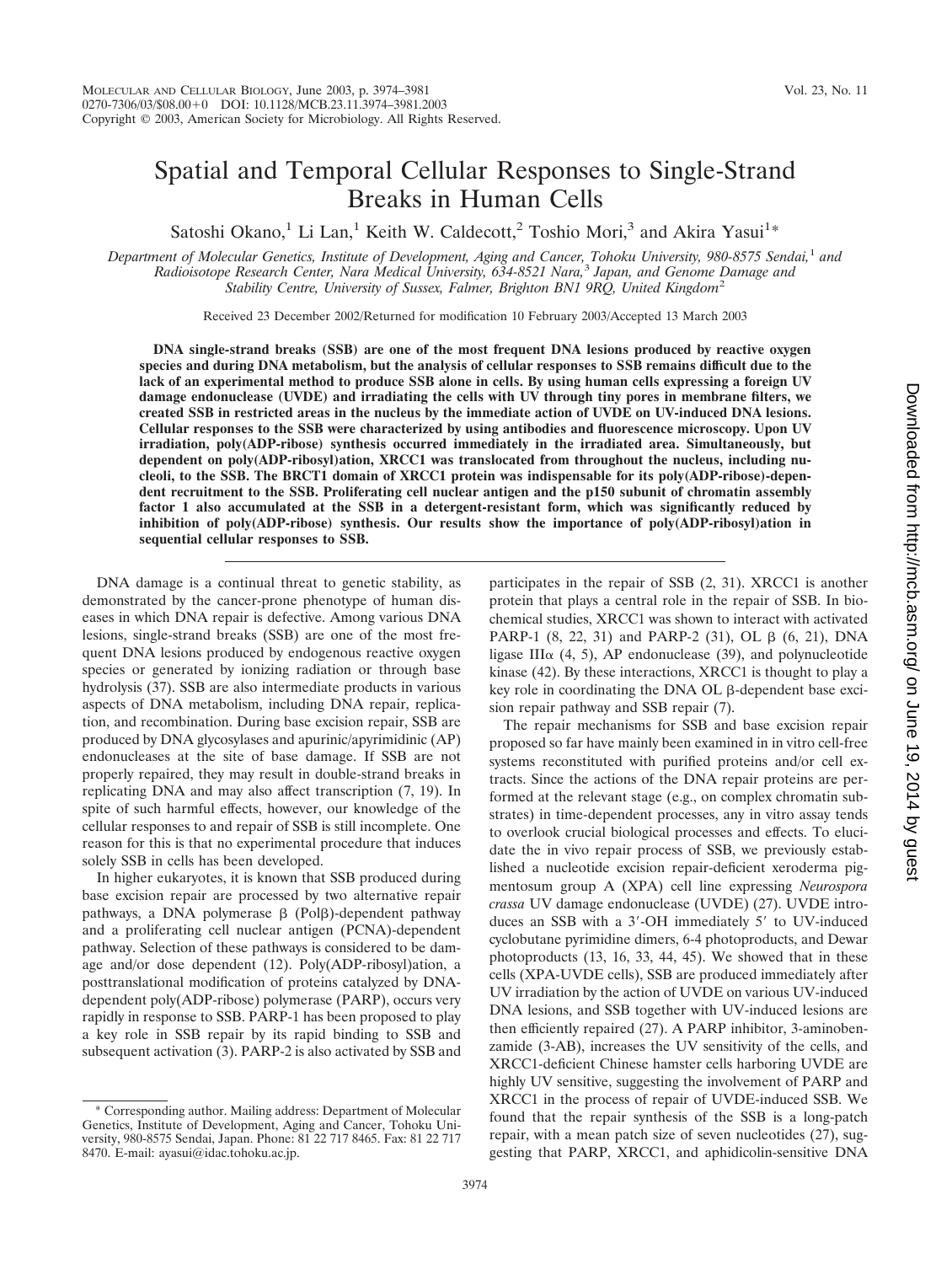polymerase(s) participate in this SSB repair. Since the cells do not possess nucleotide excision repair, UV-induced lesions are processed exclusively by UVDE and subsequent SSB repair. Thus, the XPA-UVDE cell offers a unique experimental system with which to create SSB by UV irradiation.

In order to analyze cellular responses to SSB and dynamic correlations between DNA repair proteins, we made use of a recently developed technique to inflict UV damage in restricted small regions of the nucleus (local UV irradiation) for XPA-UVDE cells. By using antibodies and fluorescence microscopy, the temporal and spatial behavior of the principal proteins involved in the repair of SSB were visualized within the nucleus for the first time.

#### **MATERIALS AND METHODS**

**Cell lines and culture conditions and cell synchrony.** Simian virus 40-transformed human fibroblasts were used in all experiments. XPA-UVDE and XPA-Vector cells (27) were grown in Eagle's minimal essential medium (Nissui) supplemented with 10% fetal bovine serum. Synchrony in  $G_1$  was achieved by incubation in mimosine (Sigma) according to the reported procedure used for human cells (20): cells were incubated in medium containing 0.5 mM mimosine for 24 h.

**DNA transfection.** DNA constructs were made according to standard procedures (30). Briefly, the cDNA of full-length XRCC1 as well as various fragments of XRCC1 were amplified by PCR with 5' and 3' primers containing *SalI* and *Not*I sites, respectively. The amplified DNA fragments were subcloned into the *Xho*I and *Not*I sites of pCY4B-Flag, a modified pCY4B plasmid (26) containing a chicken  $\beta$ -actin promoter which drives the expression of an in-frame N-terminal Flag peptide tag. Two additional pCY4B-Flag constructs of XRCC1 mutants having amino acid replacement mutations in the BRCT1 domain were constructed by PCR with plasmids pcD2EXH W385D and pcD2EXH LI360/361 DD (36) as templates and the same primers used for the full-length XRCC1. The DNA constructs were verified by sequencing. These plasmids were introduced into XPA-UVDE cells with Fugene 6 (Roche) according to the manufacturer's protocol.

**Local UV irradiation.** Local UV irradiation was performed essentially as described previously (17). Cell monolayers in 35-mm glass-bottomed culture dishes (poly-D-lysine coated; MatTek, Ashland, Oreg.) were covered with a polycarbonate isopore membrane filter with pores of  $3 \mu m$  in diameter (Millipore) and UV irradiated with a germicidal lamp (GL-10; Toshiba; predominantly 254-nm UV) at a dose rate of  $1.82$  J/m<sup>2</sup>/s. The polycarbonate blocks the 254-nm UV light, and cells are exposed only through the pores of the filter. A filter with a larger pore size results in larger spots of poly(ADP-ribose) synthesis, indicating that SSB are produced only at the UV-exposed areas (see Results).

**Immunofluorescence microscopy.** For immunolabeling, XPA-UVDE or XPA-Vector cells were grown for 2 days in glass-bottomed culture dishes, and almost confluent cultures were UV irradiated. To examine the effect of inhibitors of PARP, cells were incubated for 1 h in medium supplemented with 1,5-dihydroxyisoquinoline (DIQ; 100  $\mu$ M; Sigma) or 3-aminobenzamide (3-AB; 4 mM; Sigma) before irradiation and washed twice with Hanks' solution (Nissui) with DIQ or 3-AB. Then the cells were irradiated with UV at 20  $J/m<sup>2</sup>$  as described above. After UV irradiation, cells were incubated in medium with DIQ or 3-AB at 37°C for various periods of time and then fixed with methanol-acetone (1:1) for 10 min at  $-20^{\circ}$ C. The fixed cells were dried, subsequently rinsed once with TNT buffer (0.1 M Tris-HCl, 0.15 M NaCl, 0.05% Tween 20, pH 7.5), and then incubated in TNB buffer (TNT buffer containing blocking reagent [NEN]) at 30°C for 30 min. Cells were then incubated with anti-XRCC1 antibody (ab144; Abcam) at a 1:150 dilution in TNB buffer at 30°C for 1 h.

For observation of the Flag-tagged proteins, XPA-UVDE cells grown in dishes were transfected with the plasmids mentioned above. At 24 h following transfection, cells were treated and UV irradiated as described above. For labeling the Flag-tagged proteins, rabbit anti-Flag  $(5 \mu g/ml; Sigma)$  was used. Cells treated with antibodies against XRCC1 and Flag were then washed three times with TNT buffer and incubated with Alexa Fluor 594 goat anti-rabbit immunoglobulin G conjugate (Molecular Probes) at a 1:400 dilution in TNB buffer for 1 h. After washing with TNT buffer, cells were then incubated with anti-poly(ADP-ribose) (1:200 dilution; Trevigen) or antinucleolin/C23 (1:25 dilution; MS-3; Santa Cruz) or anti-PARP-1 (1:25 dilution; F-2; Santa Cruz) in TNB buffer for 1 h. After washing treatments, cells were incubated with Alexa Fluor 488 goat anti-mouse

immunoglobulin G conjugate (Molecular Probes) at a 1:400 dilution in TNB buffer for 1 h. Cell samples were then mounted in drops of PermaFluor (Immunon), and coverslips were added. Confocal imaging was performed with an Olympus FV-500 confocal laser system connected to an Olympus microscope (IX81) with a  $60 \times$  oil immersion objective lens (PlanApo).

For double staining of PCNA and CAF-1 p150, cells were further treated before fixation with ice-cold detergent solution (0.5% Triton X-100, 0.2 mg of EDTA per ml, and 1% bovine serum albumin in phosphate-buffered saline) for 15 min and washed with phosphate-buffered saline. Then cells were fixed with methanol-acetone and treated as described above. Cells were labeled successively with anti-PCNA (1:25 dilution; FL-261; Santa Cruz), Alexa Fluor 594 goat anti-rabbit immunoglobulin G conjugate, anti-CAF-1 p150 monoclonal antibody (1:250 dilution; SS1; a kind gift from B. Stillman, Cold Spring Harbor Laboratory), and Alexa Fluor 488 goat anti-mouse immunoglobulin G conjugate. Nuclear DNA was counterstained with 4',6'-diamidino-2-phenylindole (DAPI; Wako; 0.5 µg/ml). Cell samples were mounted, and coverslips were added as described above. Fluorescence microscopic images were obtained with a Leica model DMLB30. Images were captured by charge-coupled device camera (DC250; Leica) and colored with Qfluoro software (Leica).

#### **RESULTS**

**Local and immediate poly(ADP-ribose) synthesis following UV irradiation in XPA-UVDE cells through a membrane filter.** We have previously shown, by Western blotting and alkaline gel analysis, that rapid and transient poly(ADP-ribose) (PAR) synthesis occurs in XPA-UVDE cells after UV irradiation due to the activation of PARP by the SSB produced by UVDE at UV-induced DNA lesions (27). Here, we covered XPA-UVDE cells in a culture dish with an isopore membrane filter and irradiated the cells with UV (20  $J/m<sup>2</sup>$ ) through small pores (pore size,  $3 \mu m$ ) randomly distributed in the filter. This irradiation method was recently used to analyze protein assembly in repair of UV-induced DNA damage (17, 41). This method applied to cells expressing UVDE enabled us to induce SSB only at the UV-irradiated spots by the action of UVDE on UV-induced DNA lesions. In the same way as previously reported (15), we roughly estimated that the number of SSB introduced in the present experimental conditions  $(20 \text{ J/m}^2)$ was on the order of  $10<sup>4</sup>$  per irradiated spot.

After local UV irradiation, cells were fixed and then immunolabeled with antibodies against PAR. Before irradiation, no evident PAR was observed (Fig. 1a, upper panel). Two minutes after irradiation, PAR synthesis was observed in restricted spots in the nucleus with diameters comparable to the pore size (Fig. 1b, upper panel). Ten minutes after irradiation, the sizable amount of PAR in the spots had faded away (Fig. 1c, upper panel), and 30 min after irradiation, these spots were almost indiscernible (Fig. 1d, upper panel). In irradiated XPA cells harboring empty vector plasmid (XPA-Vector cells), no PAR synthesis was observed (Fig. 1f, upper panel).

In the presence of DIQ (100  $\mu$ M), an inhibitor of PARP which is known to be superior in potency and specificity to monoaryl amide inhibitors such as 3-AB (40), PAR was not detected (Fig. 1e, upper panel). PAR was also not observed in the presence of 3-AB (4 mM; data not shown). These results, together with the previously published data (27), indicate that SSB are produced at the UV-irradiated area through small pores and that activation of PARP is restricted only to the small areas where SSB are induced. The degradation of PAR occurred very rapidly, which may be attributable to the activity of poly(ADP-ribose) glycohydrolase (9).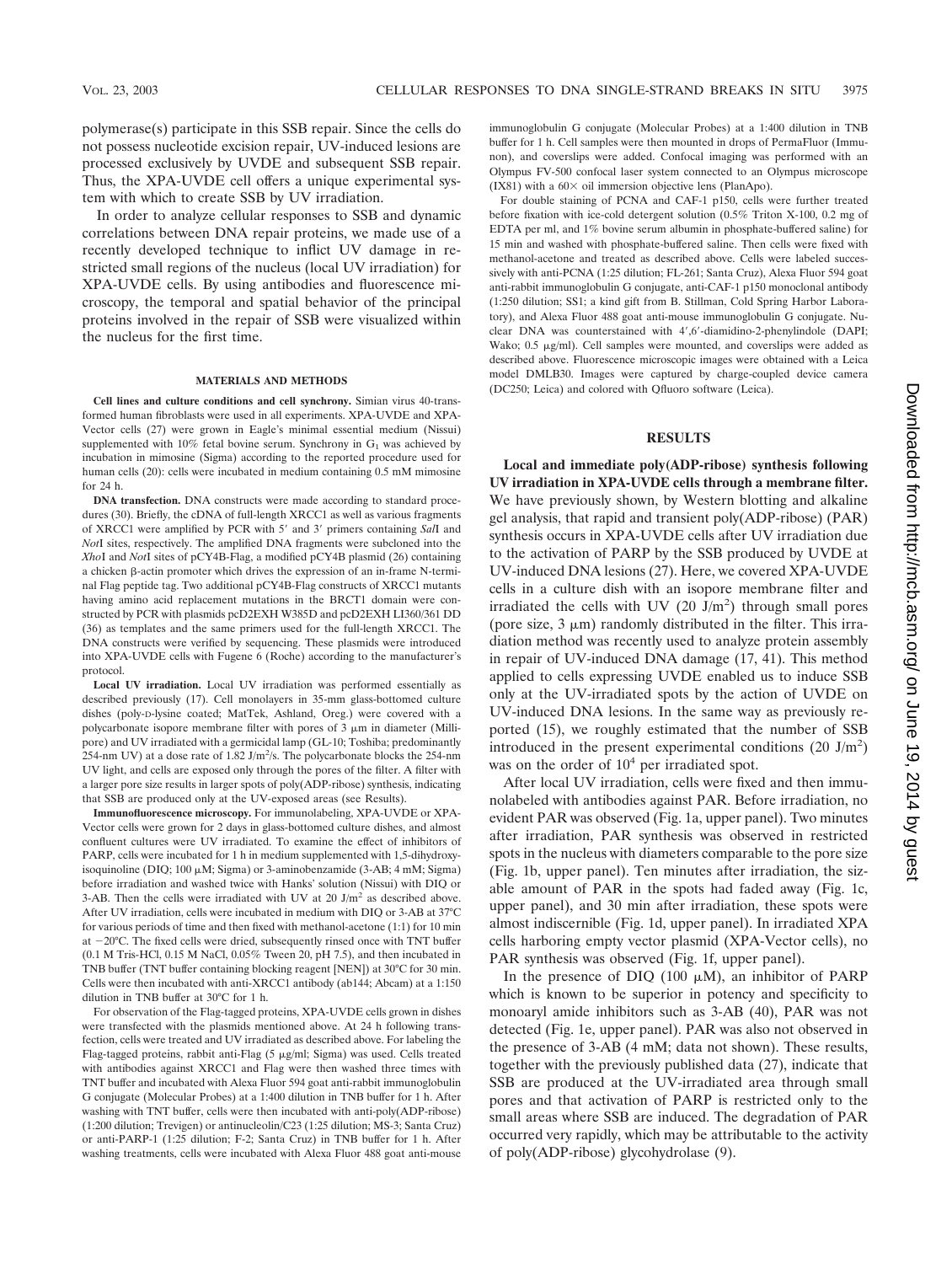

FIG. 1. Fluorescent micrographs of XPA-UVDE and XPA-Vector cells, doubly immunolabeled for PAR and XRCC1. The columns from a to e show XPA-UVDE cells, and f shows XPA-Vector cells, before irradiation (a), 2 min after local UV irradiation with 20 J/m<sup>2</sup> (b and f), and 10 and 30 min after local UV irradiation (c and d, respectively). Cells were fixed and costained with anti-PAR antibody (upper row in green) and anti-XRCC1 antibody (middle row in red). Colocalization of PAR and XRCC1 is shown (bottom row in yellow). Column e is DIQ-treated XPA-UVDE cells fixed 2 min after local UV irradiation. Bar,  $10 \mu m$ .

**Poly(ADP ribosyl)ation-dependent accumulation of XRCC1 in SSB.** Before irradiation, XRCC1 was found in many small dots of various sizes in addition to a faint background in the nucleus (Fig. 1a, middle panel, and see the next section). Two minutes after irradiation, XRCC1 had already accumulated at the irradiated spots (Fig. 1b, middle panel), which completely overlapped the sites of synthesis of PAR (Fig. 1b, bottom panel), while the amount of XRCC1 in unirradiated nuclear regions had drastically decreased (Fig. 1b, middle panel). This shows that, upon UV irradiation, XRCC1 translocated from the unirradiated nuclear region to the irradiated spots. In XPA-Vector cells, the recruitment of XRCC1 was not observed after irradiation (Fig. 1f, middle panel). In the presence of DIQ (Fig. 1e, middle panel) or 3-AB (data not shown), no translocation of XRCC1 to the irradiated spots was observed in XPA-UVDE cells. These results indicate that the synthesis of PAR at the sites of SSB is a prerequisite for XRCC1 accumulation at SSB and also that the translocation of XRCC1 from throughout the nucleus to SSB is triggered by the synthesis of PAR. In contrast to PAR, the intensities of the spots of XRCC1 were not drastically changed 10 and 30 min after irradiation (Fig. 1c and 1d, middle panels, respectively).

**Distribution of XRCC1 and PARP-1 in nucleoli and nucleoplasm.** As shown in the previous section, XRCC1 was distributed throughout the nucleus of unirradiated cells. We found that a part of XRCC1 was located in relatively large foci (Fig. 2Aa, top). These foci were identified as the nucleoli by costaining the cells with antibody to the nucleolar protein nucleolin (14) (Fig. 2Aa, middle and bottom panels). In HeLa cells harboring larger nucleoli, the presence of XRCC1 in the nucleoli was much more evident (Fig. 2Ad). Two minutes after irradiation, most of the XRCC1 present in the nucleoli as well as in the nucleoplasm had translocated to the irradiated sites (Fig. 2Ab). In XPA-Vector cells, no discernible translocation of XRCC1 was observed after irradiation (Fig. 2Ac).

PARP-1 is known to be present in the nucleolus (11). By costaining with antibodies against XRCC1 and PARP-1, both proteins were shown to be colocalized in nucleoli (Fig. 2Be, bottom panel). In contrast to XRCC1, no location change from the nucleoli was observed for PARP-1, nor was any accumulation of PARP-1 found in the irradiated spots (Fig. 2Bf).

**In situ determination of domain in XRCC1 responsible for recruitment to SSB.** In order to identify which part of XRCC1 is necessary for the recruitment to SSB sites in situ, we used deletions and site-specific mutagenesis. A series of expression constructs harboring various XRCC1 fragments and two BRCT1 domain mutants with amino acid replacement mutations (W385D and LI360/361DD) were tagged with the Flag epitope at the NH<sub>2</sub> terminus and transiently expressed in XPA-UVDE cells. They were then assayed for their ability to be recruited to the PAR-synthesized spots (Fig. 3). As shown in Fig. 3Aa, the full-length Flag-XRCC1 accumulated in nuclear foci in transfected cells, as described previously (35). However, Flag-XRCC1 was not present in nucleoli, nor was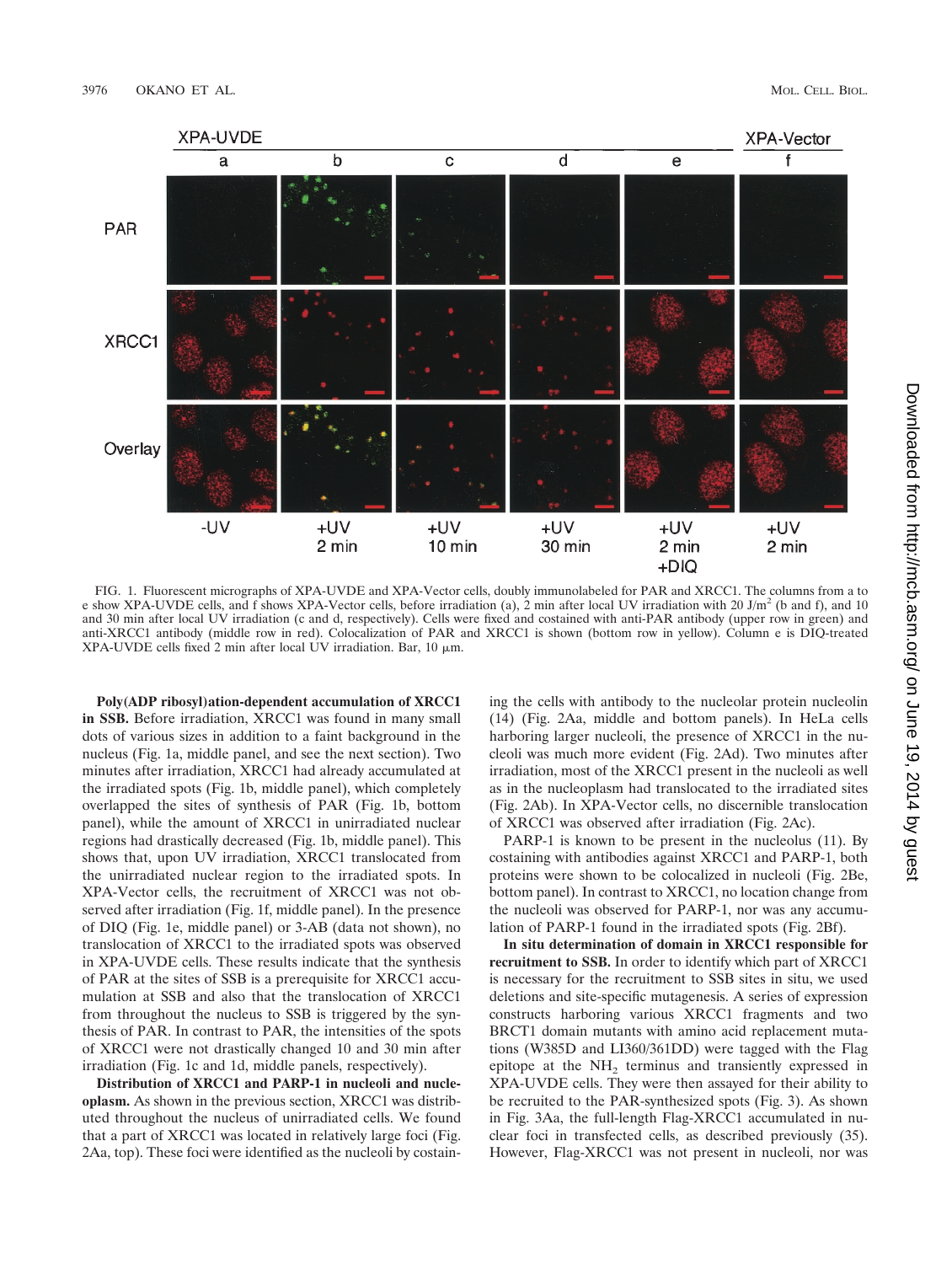

FIG. 2. Nuclear distribution of XRCC1 and PARP-1 before and after local UV irradiation. (A) Double immunolabeling for nucleolin and XRCC1 in XPA-UVDE cells, XPA-Vector cells, and HeLa cells. Panels in column a are unirradiated XPA-UVDE cells, b and c are XPA-UVDE and XPA-Vector cells fixed at 2 min after local UV irradiation (20 J/m<sup>2</sup>), respectively, and panels in column d are unirradiated HeLa cells. Panels in the upper and middle rows correspond to XRCC1 (red) and nucleolin (green), respectively. Panels in the bottom row represent an overlay of the panels from the upper and middle rows. Colocalization of the two proteins appears yellow. (B) Double immunolabeling of XPA-UVDE cells for XRCC1 (red in the upper-row panels) and PARP-1 (green in middle-row panels); panels in the bottom row are the corresponding overlay; colocalization of the proteins appears yellow. Panels in column e are unirradiated cells, and those in f are cells at 2 min after local UV irradiation  $(20 \text{ J/m}^2)$ . Bar, 10  $\mu \text{m}$ .

XRCC1 which had been tagged with green fluorescent protein (GFP) at the carboxyl terminus located in nucleoli (data not shown), suggesting that the nucleolar distribution of XRCC1 may be very sensitive to its modification.

UV irradiation of the transfected cells initiated accumulation of the Flag-XRCC1 to the irradiated spots (Fig. 3Ab, middle), which coincided with the spots for PAR accumulation (Fig. 3Ab, bottom panel) and was inhibited by DIQ treatment (Fig. 3Ac). Almost the same results as those obtained for the full-length XRCC1 were obtained by transfection of XRCC1 fragment 242 to 403 (Fig. 3Ad, e, and f). In XPA-Vector cells, UV-induced assembly of the full-length XRCC1 and the XRCC1(242-403) to the irradiated spots was not observed (data not shown). XRCC1 fragments containing the BRCT1 domain (1 to 537 and 242 to 633) were found to accumulate at spots after irradiation (Fig. 3B), while XRCC1 fragments devoid of the BRCT1 domain (1 to 300) and XRCC1 fragments having an incomplete BRCT1 domain (1 to 378 and 242 to 378) were not recruited to irradiated spots after irradiation (Fig. 3B).

Transfected XRCC1 fragment containing the BRCT2 domain (538 to 633) without the nuclear localization signal (22) was diffusely distributed throughout the cell, including the nucleus, and was not recruited to the irradiated spots after irradiation (data not shown). Significantly, two BRCT1 domain mutants corresponding to the mutants of the BRCT2 domain shown previously to disrupt its folding (46) or activity (24, 34) were not recruited to irradiated spots (Fig. 3B). These results indicate that the BRCT1 domain, the site for interacting with

poly(ADP-ribosyl)ated PARP-1 (22) and PARP-2 (31), plays a crucial role in the recruitment of XRCC1 to SSB.

**In situ visualization of assembly of PCNA and CAF-1 at SSB.** PCNA is known to take a detergent-resistant chromatinbound form during S phase and also after DNA damage induced by UV (18), hydrogen peroxide, or alkylating drugs (12). Chromatin assembly factor 1 (CAF-1) is a histone chaperone that has a role in chromatin assembly during DNA replication and nucleotide excision repair (18). CAF-1 p150 interacts directly with PCNA (23, 32). Involvement of PCNA and the largest subunit (p150) of CAF-1 in the repair of SSB was analyzed in our cell system. Cells were irradiated, permeabilized with Triton X-100, fixed, and then analyzed by immunofluorescence microscopy.

In unirradiated control cells, about 34% of nuclei were found to be in S phase, each having detergent-resistant PCNA and CAF-1 p150 throughout the nucleus (red-stained PCNA and green-stained CAF-1 p150 in Fig. 4Aa, first and second upper panels). Following local irradiation of the cells, detergent-insoluble PCNA and CAF-1 p150 were detected at irradiated spots in cells not in S phase (Fig. 4Ab). The spots overlapped each other (Fig. 4Ab). Cells synchronized in  $G_1$ phase by treatment with mimosine were also examined. In these cells, S-phase nuclei disappeared almost completely (data not shown). After irradiation, detergent-resistant spots were observed in every nucleus (Fig. 4Be), while these spots were not observed in either asynchronous or  $G_1$ -phase cells after irradiation in XPA-Vector cells (Fig. 4Ad and Bf). Thus, the observed detergent-resistant PCNA and CAF-1 p150 do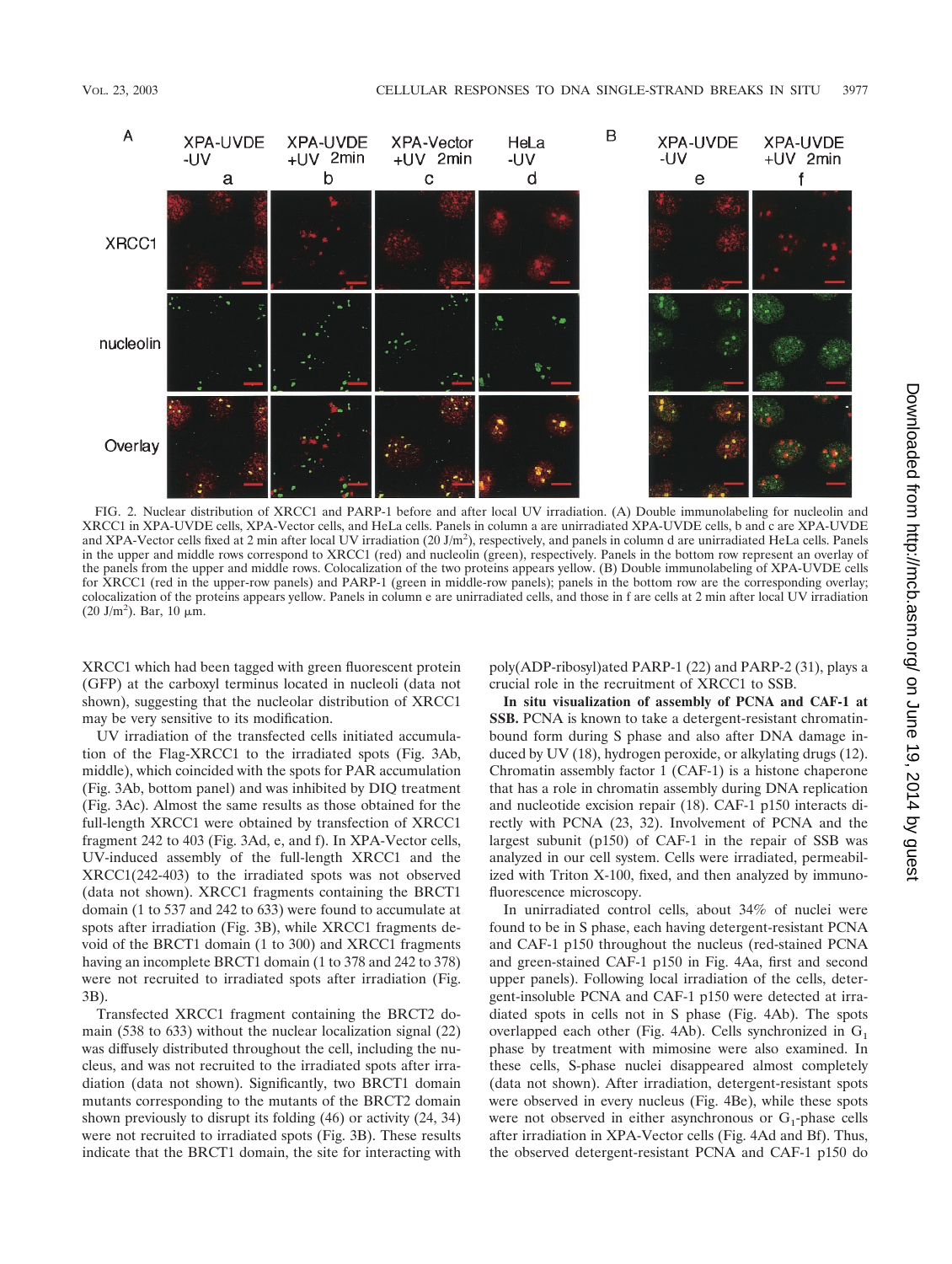

Downloaded from http://mcb.asm.org/ on June 19, 2014 by gues on June 19, 2014 by guest <http://mcb.asm.org/> Downloaded from

FIG. 3. In situ determination of XRCC1 domains necessary for its recruitment to SSB. (A) Double immunolabeling of PAR and Flag-tagged full-length XRCC1 and XRCC1 fragment after local UV irradiation (20 J/m<sup>2</sup>). Panels in the columns from a to c are f cells transfected with full-length XRCC1 tagged with Flag, and those from d to f are the cells transfected with the Flag-tagged XRCC1 fragment which comprises amino acids 242 to 403 of XRCC1. Columns a and d are unirradiated cells; b and e are cells fixed 2 min after local UV irradiation (20 J/m<sup>2</sup>); c and f are DIQ-treated cells fixed at 2 min after local UV irradiation  $(20 \text{ J/m}^2)$ . Not all the cells express the gene. Cells were costained with anti-PAR (panels in the upper row, green) and anti-Flag epitope (panels in the middle row, red). The corresponding fluorescent images were superimposed onto the Nomarski images and are shown in the bottom row. Colocalization appears yellow. Bar, 10 m. (B) Schematic representation of the ability to be recruited to SSB for deletion and site-specific mutations of XRCC1 polypeptides, all tagged with Flag at the NH<sub>2</sub> terminus. Thick lines below the schematic drawing of XRCC1 protein represent the deleted fragments; the corresponding numbers at the right-hand side are the amino acids at both ends of the polypeptides. Two mutants having amino acid replacement mutations are also shown here. The results are given at the extreme right-hand side. The reported binding proteins of XRCC1 are shown uppermost. The N-terminal domain (NTD) contains the binding site for OL β, and the BRCT domains contain the binding site for PARP-1, PARP-2, and ligase IIIα. NLS, bipartite nuclear localization signal.

not reflect DNA replication in S-phase cells but do reflect SSB-dependent accumulation and suggest that a PCNA-dependent process is accompanied by chromatin-assembly mediated by CAF-1.

(Fig. 4Ac). These data suggest that the accumulation of PCNA and CAF-1 p150 at SSB depends partially on PARP activation.

To our surprise, in the presence of DIQ, the accumulation of PCNA and CAF-1 was significantly reduced. This indicates that both proteins accumulate at PARP-activated SSB sites. However, in contrast to XRCC1, the assembly of PCNA and CAF-1 p150 was not completely blocked by DIQ, and there

#### **DISCUSSION**

was residual accumulation of both proteins at irradiated spots

SSB are very frequent DNA lesions, but their actual repair processes in living cells and the physiological significance of poly(ADP-ribosyl)ation associated with SSB repair are not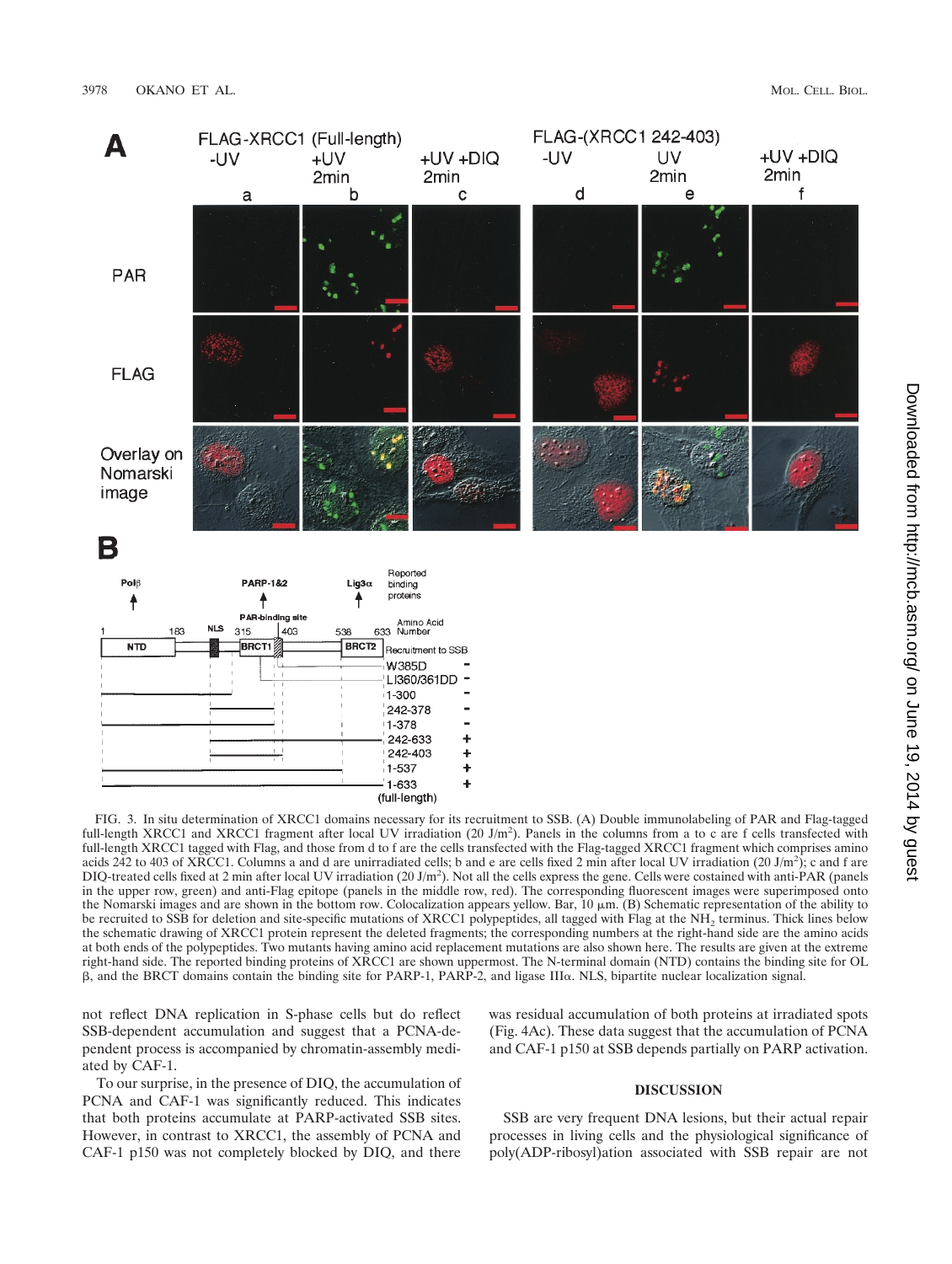

FIG. 4. In situ visualization PCNA and CAF-1 p150 at SSB. (A) Double immunolabeling for PCNA and CAF-1 p150 in asynchronous cells. Panels in column a are unirradiated XPA-UVDE cells; those in c are DIQ-treated XPA-UVDE cells fixed at 2 min after local UV irradiation (20  $J/m<sup>2</sup>$ ). Those in column b are XPA-UVDE cells fixed at 2 min after local UV irradiation (20 J/m<sup>2</sup>); those in d are XPA-Vector cells fixed at 2 min after local UV irradiation (20 J/m<sup>2</sup>). Panels in the uppermost row are cells immunolabeled for PCNA (red), whereas those in the second row are cells immunolabeled for CAF-1 p150 (green); both proteins were in the detergent-resistant form, as described in Results. Colocalization of the proteins appears yellow, as seen in the third row for the overlay of the corresponding panels. The nuclei were stained with DAPI and are shown in the bottom row. Bar, 10  $\mu$ m. (B) Double immunolabeling for PCNA and CAF-1 p150 in G<sub>1</sub>-phase cells. XPA-UVDE (column e) and XPA-Vector (column f) cells were treated with mimosine as described in Materials and Methods. Cells were exposed to local UV irradiation (20 J/m<sup>2</sup>) and incubated for 2 min, then doubly immunolabeled for PCNA (uppermost row, red) and for CAF-1 p150 (second row, green); both proteins were in the detergent-resistant form as described in Results. Colocalization of the proteins appears yellow, as seen in the third row for the overlay of the corresponding panels. The nuclei were stained with DAPI (bottom row). Bar,  $10 \mu m$ .

well understood. To address these questions, we applied local UV irradiation to the previously established human XPA-UVDE cells, which are completely deficient in nucleotide excision repair but express UVDE, which introduces nicks immediately 5' to various UV-induced lesions, leaving 3'-OH and 5-P UV damage. This experimental system enabled us to produce SSB with a 5' block and 3'-OH when and where the cells are irradiated with UV (27). Poly(ADP-ribosyl)ation of proteins by PARP and its automodification have been shown to be produced by SSB and are involved in various processes associated with physiology and pathophysiology (3). Our present in situ results directly demonstrate that a physiological significance of poly(ADP-ribosyl)ation is the recruitment of DNA repair proteins to the sites of SSB, as has been presumed from in vitro studies (29, 42).

First of all, by production of SSB at the UV-irradiated areas

in the nucleus, we demonstrated that the transient synthesis of PAR occurs at the restricted area of SSB in the actual context of the nucleus (Fig. 1). This may be the first in situ visual demonstration of the widely accepted model for PARP activation based on in vitro results. Second, we showed that before UV irradiation, XRCC1 protein was present throughout the nucleus, including nucleoli (Fig. 2). Park et al. reported that XRCC1 was not observed in the nucleolus (28). This discrepancy may be due to the difference in the fixation procedures and/or antibodies used in the experiments. The binding of XRCC1 to the structural component of the nucleolus may be weak, as tagged constructs of XRCC1 were not observed in the nucleolus. XRCC1 has been proposed to serve as the molecular scaffold or docking platform for other repair proteins (7, 21). Nucleoli may simply be a storage place for XRCC1. However, it is tempting to consider that this nucleolar localization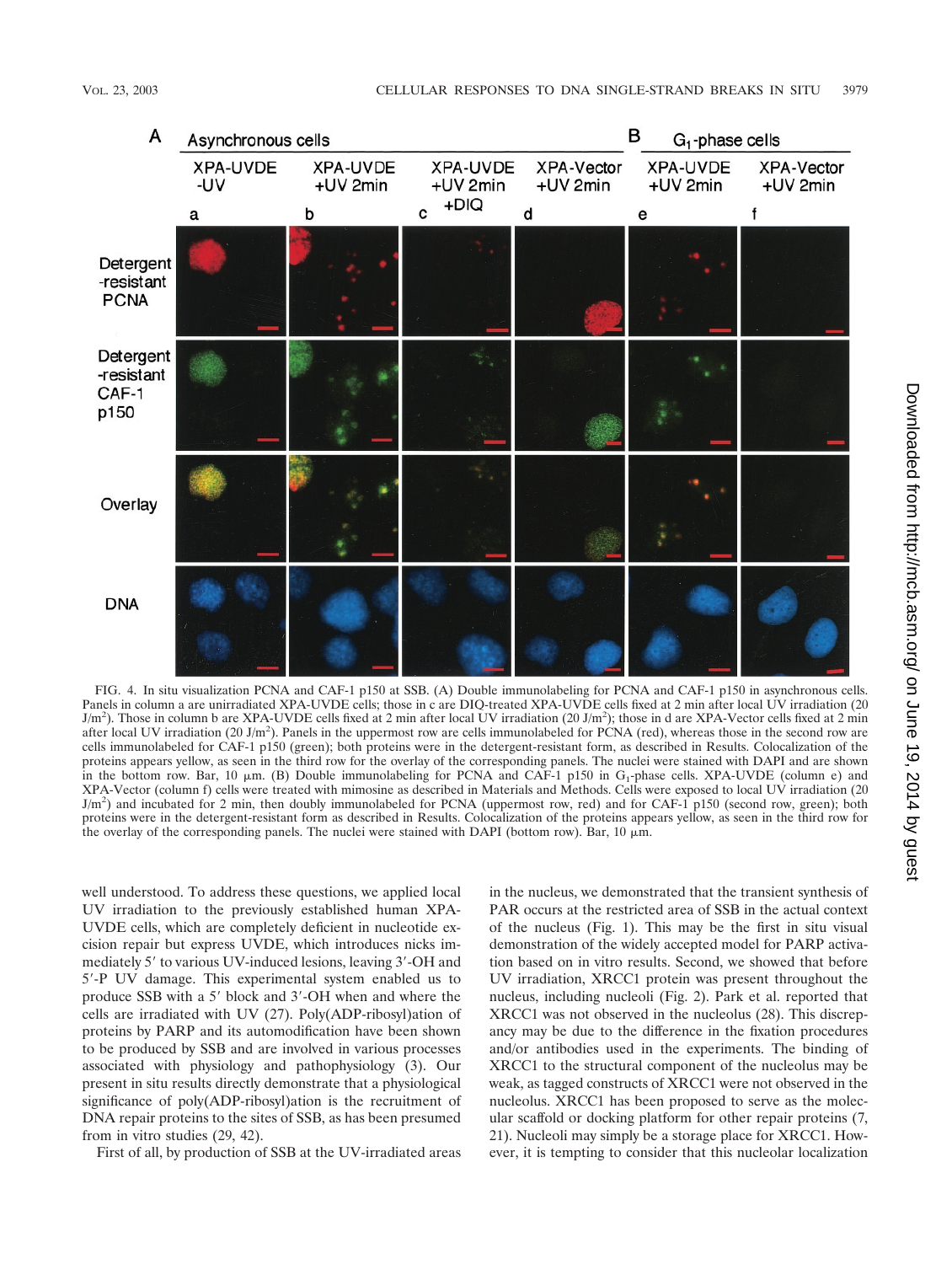may be responsible for some other unidentified functions of XRCC1 in transcription or recombination, as proposed previously (37, 39).

Depending on the presence of PAR at SSB, XRCC1 is recruited very rapidly and efficiently from throughout the nucleus distant from the sites of SSB (Fig. 1 and 2). In accordance with these results, after treatment of HeLa cells with  $H_2O_2$  the distinct nucleolar XRCC1 disappeared, suggesting that  $H_2O_2$ induced SSB also recruit XRCC1 (data not shown). Our results suggest that XRCC1-mediated repair is considerably impaired in PARP-deficient cells compared with wild-type cells. In agreement with this, the high sensitivity of PARP-1 knockout mice and the derived mouse embryonic fibroblasts to alkylating agents and gamma irradiation (38) and prolonged delays in SSB repair in PARP-1- and PARP-2-deficient cells following treatment with alkylating agents (31, 38) have been reported.

The region near the N terminus of XRCC1 binds to OL  $\beta$ (21), and the BRCT2 domain at the C terminus of XRCC1 binds to DNA ligase III $\alpha$  (25). By deletion analysis along with site-specific mutagenesis, we demonstrated that the BRCT1 domain of XRCC1 protein, the interaction site with poly- (ADP-ribosyl)ated PARP-1 (22) and PARP-2 (31), is responsible for its recruitment to SSB (Fig. 3). Thus, the ability of  $XRCC1$  to bind SSB, OL  $\beta$ , and DNA ligase III $\alpha$  was not necessarily required for its recruitment to SSB (Fig. 3). The C-terminal portion of the BRCT1 domain of XRCC1 (379 to 400; PAR-binding site) has recently been reported to interact noncovalently with PAR (29). Our present results showed that XRCC1 fragments 1 to 378 and 242 to 378 devoid of the PAR-binding site were not recruited after irradiation (Fig. 3). Thus, the site for interacting with PAR may play an essential role in the recruitment of XRCC1 to SSB.

Two XRCC1 mutants (XRCC1W385D and LI360/361DD) could not repair SSB in  $G_1$  or  $S/G_2$  phase (36), while the  $XRCC1$  W385D mutant still bound to OL  $\beta$  and DNA ligase III $α$  in vitro (36). We showed that these mutant XRCC1 forms were not recruited to SSB (Fig. 3). These results, together with the deletion data, strongly suggest that the ability of XRCC1 to bind to activated PARP plays an indispensable role in both  $G_1$ and  $S/G_2$ -specific repair. In striking contrast to XRCC1, no discernible translocation of PARP-1 to the SSB was observed after local irradiation (Fig. 2B). This may be due to the amount of PARP-1, which is normally present in considerable molar excess (threefold) compared with XRCC1 (37), or may be due to the accumulation of many XRCC1 molecules in one poly- (ADP-ribosyl)ated PARP at SSB.

We showed that a PCNA-dependent process is involved in the repair of the SSB introduced by UVDE (Fig. 4). This is consistent with our previous result showing that after wholecell UV irradiation with 20  $J/m^2$ , repair synthesis was decreased to about 30% by aphidicoline, suggesting polymerase  $\delta$ / $\epsilon$ -dependent long-patch repair for UVDE-induced SSB (27). Our present results suggest that this pathway is accompanied by chromatin assembly mediated by CAF-1 (Fig. 4). This is the first demonstration that the chromatin assembly mediated by CAF-1 is involved in the process of SSB repair in vivo. The recruitment of both PCNA and CAF-1 p150 was reduced in the absence of PAR at the sites of SSB. In contrast to XRCC1, the assembly of PCNA with SSB does not fully depend on the synthesis of PAR (Fig. 4). These results are in harmony with a model to explain the function at the molecular level: by PARP activation at SSB, the relaxation or opening-up of chromatin superstructure by covalent or noncovalent modification of histones by PAR occurs, allowing access for the DNA repair machinery to the SSB (1, 10). In the presence of PARP inhibitors, PARP-1 and probably histones would remain bound to SSB and may partially block the access of the PCNA-loading machinery and CAF-1, thereby reducing the assembly of these proteins at SSB. Our results indicate the involvement of PAR synthesis in the PCNA-dependent repair of SSB.

Sequential assembly of repair proteins at the sites of DNA damage has been considered to enable various DNA repair systems to work quite effectively. So far, in vitro studies with purified proteins and cell extracts along with structural studies have clarified many features and provided various models for base excision repair and SSB repair processes (7, 42, 43). Our in situ results show that SSB repair is a sequential process in which the order of protein assembly is regulated by PAR. Although many questions concerning the processes by which SSB are repaired remain open, our experimental system provides a powerful tool for understanding the spatial and temporal aspects of the cellular responses to SSB in situ, as exemplified here.

#### **ACKNOWLEDGMENTS**

We thank B. Stillman (Cold Spring Harbor Laboratory) for providing us with the anti-CAF-1 p150 antibody. We also thank Y. Watanabe (Olympus) and D. Suzuki (Hamamatsu) for technical support in microscopy. We thank S. McCready for editing the text.

This work was supported by Grants-in-Aid for Scientific Research (no. 12143201 and no. 13480162) from the Ministry of Education, Science, Sports and Culture of Japan and by the Mitsubishi Foundation to A.Y.

#### **REFERENCES**

- 1. **Althaus, F. R.** 1992. Poly ADP-ribosylation: a histone shuttle mechanism in DNA excision repair. J. Cell Sci. **102:**663–670.
- 2. **Ame, J. C., V. Rolli, V. Schreiber, C. Niedergang, F. Apiou, P. Decker, S. Muller, T. Hoger, J. Menissier-de Murcia, and G. de Murcia.** 1999. PARP-2, A novel mammalian DNA damage-dependent poly(ADP-ribose) polymerase. J. Biol. Chem. **274:**17860–17868.
- 3. **Burkle, A.** 2001. Physiology and pathophysiology of poly(ADP-ribosyl)ation. Bioessays **23:**795–806.
- 4. **Caldecott, K. W., C. K. McKeown, J. D. Tucker, S. Ljungquist, and L. H. Thompson.** 1994. An interaction between the mammalian DNA repair protein XRCC1 and DNA ligase III. Mol. Cell. Biol. **14:**68–76.
- 5. **Caldecott, K. W., J. D. Tucker, L. H. Stanker, and L. H. Thompson.** 1995. Characterization of the XRCC1-DNA ligase III complex *in vitro* and its absence from mutant hamster cells. Nucleic Acids Res. **23:**4836–4843.
- 6. **Caldecott, K. W., S. Aoufouchi, P. Johnson, and S. Shall.** 1996. XRCC1 polypeptide interacts with DNA polymerase beta and possibly poly (ADPribose) polymerase, and DNA ligase III is a novel molecular 'nick-sensor' in *vitro*. Nucleic Acids Res. **24:**4387–4394.
- 7. **Caldecott, K. W.** 2001. Mammalian DNA single-strand break repair: an X-ra(y)ted affair. Bioessays **23:**447–455.
- 8. **Dantzer, F., G. de la Rubia, J. Menissier-de Murcia, Z. Hostomsky, G. de Murcia, and V. Schreibr.** 2000. Base excision repair is impaired in mammalian cells lacking poly(ADP-ribose) polymerase-1. Biochemistry **39:**7559– 7569.
- 9. **Davidovic, L., M. Vodenicharov, E. B. Affar, and G. G. Poirier.** 2001. Importance of poly(ADP-ribose) glycohydrolase in the control of poly(ADPribose) metabolism. Exp. Cell Res. **268:**7–13.
- 10. **de Murcia, G., A. Huletsky, and G. G. Poirier.** 1988. Modulation of chromatin structure by poly(ADP-ribosyl)ation. Biochem. Cell Biol. **66:**626–635.
- 11. **Desnoyers, S., S. H. Kaufmann, and G. G. Poirier.** 1996. Alteration of the nucleolar localization of poly(ADP-ribose) polymerase upon treatment with transcription inhibitors. Exp. Cell Res. **227:**146–153.
- 12. **Dogliotti, E., P. Fortini, B. Pascucci, and E. Parlanti.** 2001. The mechanism of switching among multiple base excision repair pathways. Prog. Nucleic Acid Res. Mol. Biol. **68:**3–27.
- 13. **Freyer, G. A., S. Davey, J. V. Ferrer, A. M. Martin, D., Beachand, and P. W.**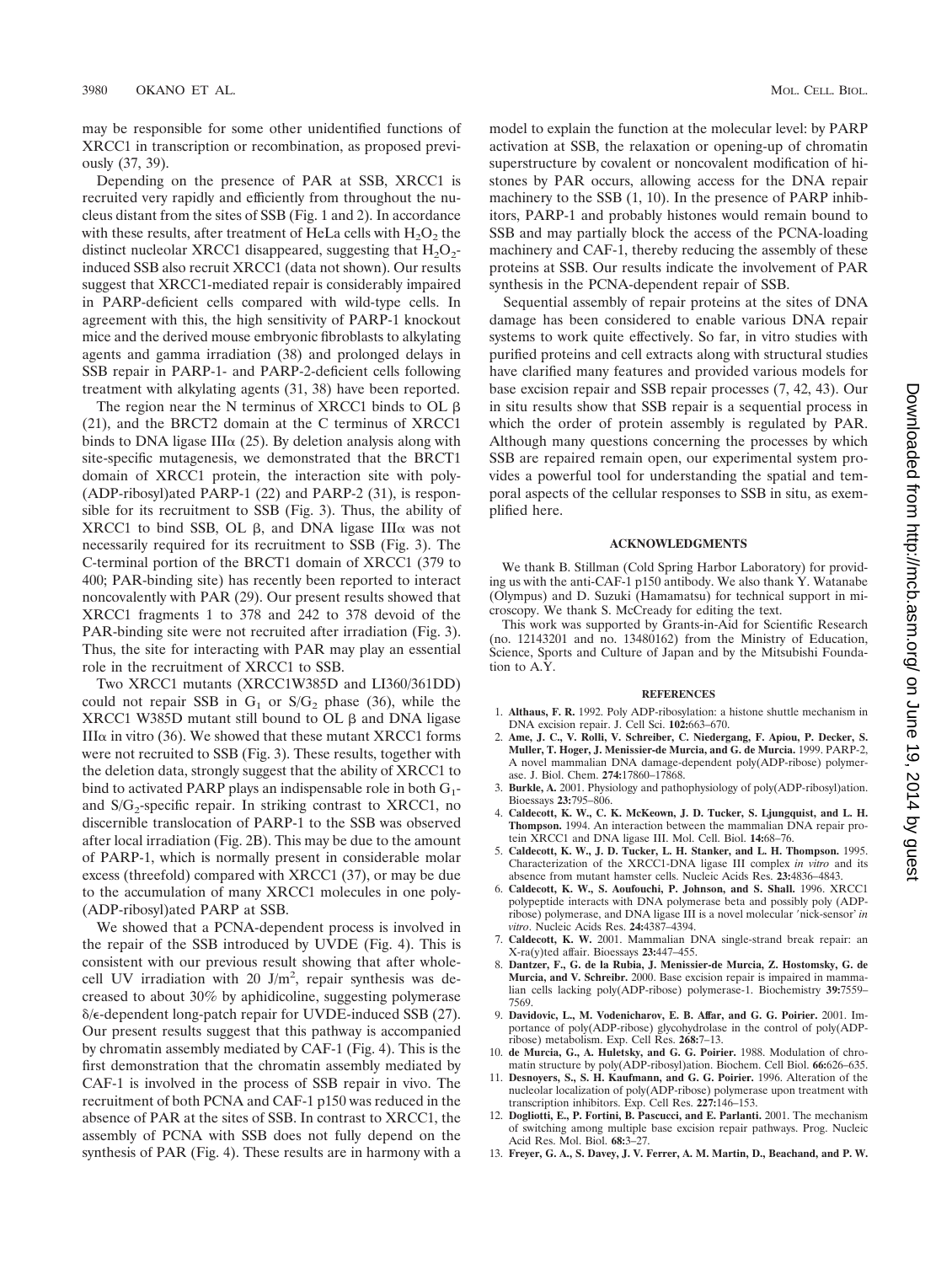**Doetsch.** 1995. An alternative eukaryotic DNA excision repair pathway. Mol. Cell. Biol. **15:**4572–4577.

- 14. **Ginisty, H., H. Sicard, B. Rogerand, and P. Bouvet.** 1999. Structure and functions of nucleolin. J. Cell Sci. **112:**761–772.
- 15. **Imoto, K., N. Kobayashi, S. Katsumi, Y. Nishiwaki, T. A. Iwamoto, A. Yamamoto, Y. Yamashina, T. Shirai, S. Miyagawa, Y. Dohi, S. Sugiura, and T. Mori.** 2002. The total amount of DNA damage determines ultravioletradiation-induced cytotoxicity after uniformor localized irradiation of human cells. J. Investig. Dermatol. **119:**1177–1182.
- 16. **Kanno, S., S. Iwai, M. Takao, and A. Yasui.** 1999. Repair of apurinic/ apyrimidinic sites by UV damage endonuclease; a repair protein for UV and oxidative damage. Nucleic Acids Res. **27:**3096–3103.
- 17. **Katsumi, S., N. Kobayashi, K. Imoto, A. Nakagawa, Y. Yamashina, T. Muramatsu, T. Shirai, S. Miyagawa, S. Sugiura, F. Hanaoka, T. Matsunaga, O. Nikaido, and T. Mori.** 2001. *In situ* visualization of ultraviolet-light-induced DNA damage repair in locally irradiated human fibroblasts. J. Investig. Dermatol. **117:**1156–1161.
- 18. **Kaufman, P. D., and G. Almouzni.** 2000. DNA replication, nucleotide excision repair, and nucleosome assembly, p. 24–48. *In* S. C. R. Elgin and J. L.Workman (ed.) Chromatin structure and gene expression, 2nd ed. Oxford University Press, New York, N.Y.
- 19. **Kowalczykowski, S. C.** 2000. Initiation of genetic recombination and recombination-dependent replication. Trends Biochem. Sci. **25:**156–165.
- 20. **Krude, T.** 1999. Mimosine arrests proliferating human cells before onset of DNA replication in a dose-dependent manner. Exp. Cell Res. **247:**148–159.
- 21. **Kubota, Y., R. A. Nash, A. Klungland, P. Schar, D. E. Barnes, and T. Lindahl.** 1996. Reconstitution of DNA base excision-repair with purified human proteins: interaction between DNA polymerase beta and the XRCC1 protein. EMBO J. **15:**6662–6670.
- 22. **Masson, M., C. Niedergang, V. Schreiber, S. Muller, J. Menissier-de Murciaand, and G. de Murcia.** 1998. XRCC1 is specifically associated with poly(ADP-ribose) polymerase and negatively regulates its activity following DNA damage. Mol. Cell. Biol. **18:**3563–3571.
- 23. **Moggs, J. G., P. Grandi, J. P. Quivy, Z. O. Jonsson, U. Hubscher, P. B. Becker, and G. Almouzni.** 2000. A CAF-1-PCNA-mediated chromatin assembly pathway triggered by sensing DNA damage. Mol. Cell. Biol. **20:**1206– 1218.
- 24. **Moore, D. J., R. M. Taylor, P. Clements, and K. W. Caldecott.** 2000. Mutation of a BRCT domain selectively disrupts DNA single-strand break repair in noncycling Chinese hamster ovary cells. Proc. Natl. Acad. Sci. USA **97:** 13649–13654.
- 25. **Nash, R. A., K. W. Caldecott, D. E. Barnes, and T. Lindahl.** 1997. XRCC1 protein interacts with one of two distinct forms of DNA ligase III. Biochemistry **36:**5207–5211.
- 26. **Niwa, H., K. Yamamura, and J. Miyazaki.** 1991. Efficient selection for high-expression transfectants with a novel eukaryotic vector. Gene **108:**193– 200.
- 27. **Okano, S., S. Kanno, S. Nakajima, and A. Yasui.** 2000. Cellular responses and repair of single-strand breaks introduced by UV damage endonuclease in mammalian cells. J. Biol. Chem. **275:**32635–32641.
- 28. **Park, S. Y., W. Lam, and Y. C. Cheng.** 2002. X-ray repair cross-complementing gene I protein plays an important role in camptothecin resistance. Cancer Res. **62:**459–465.
- 29. **Pleschke, J. M., H. E. Kleczkowska, M. Strohmand, and F. R. Althaus.** 2000.

Poly(ADP-ribose) binds to specific domains in DNA damage checkpoint proteins. J. Biol. Chem. **275:** 40974–40980.

- 30. **Sambrook, J., E. F. Fritsch, and T. Maniatis.** 1989. Molecular cloning: a laboratory manual, 2nd ed. Cold Spring Harbor Laboratory Press, Cold Spring Harbor, N.Y.
- 31. **Schreiber, V., J. C. Ame, P. Dolle, I. Schultz, B. Rinaldi, V. Fraulob, J. Menissier-de Murcia, and G. de Murcia.** 2002. Poly(ADP-ribose) polymerase-2 (PARP-2) is required for efficient base excision DNA repair in association with PARP-1 and XRCC1. J. Biol. Chem. **277:**23028–23036.
- 32. **Shibahara K.-I., and B. Stillman.** 1999. Replication-dependent marking of DNA by PCNA facilitates CAF-1-coupled inheritance of chromatin. Cell **96:**575–585.
- 33. **Takao, M., R. Yonemasu, K. Yamamoto, and A. Yasui.** 1996. Characterization of a UV endonuclease gene from the fission yeast *Schizosaccharomyces pombe* and its bacterial homolog. Nucleic Acids Res. **24:**1267–1271.
- 34. **Taylor, R. M., B. Wickstead, S. Cronin, and K. W. Caldecott.** 1998. Role of a BRCT domain in the interaction of DNA ligase III-alpha with the DNA repair protein XRCC1. Curr. Biol. **16:**877–880.
- 35. **Taylor, R. M., D. J. Moore, J. Whitehouse, P. Johnson, and K. W. Caldecott.** 2000. A cell cycle-specific requirement for the XRCC1 BRCT II domain during mammalian DNA strand break repair. Mol. Cell. Biol. **20:**735–740.
- 36. **Taylor, R. M., A. Thistlethwaite, and K. W. Caldecott.** 2002. Central role for the XRCC1 BRCT I domain in mammalian DNA single-strand break repair. Mol. Cell. Biol. **22:**2556–2563.
- 37. **Thompson, L. H., and M. G. West.** 2000. XRCC1 keeps DNA from getting stranded. Mutat. Res. **459:**1–18.
- 38. **Trucco, C., F. J. Oliver, G. de Murcia, and J. Menissier-de Murcia.** 1998. DNA repair defect in poly(ADP-ribose) polymerase-deficient cell lines. Nucleic Acids Res. **26:**2644–2649.
- 39. **Vidal, A. E., S. Boiteux, I. D. Hickson, and J. P. Radicella.** 2001. XRCC1 coordinates the initial and late stages of DNA abasic site repair through protein-protein interactions. EMBO J. **20:**6530–6539.
- 40. **Virag, L., and C. Szabo.** 2002. The therapeutic potential of poly(ADP-Ribose) polymerase inhibitors. Pharmacol. Rev. **54:**375–429.
- 41. **Volker, M., M. J. Mone, P. Karmakar, A. van Hoffen, W. Schul, W. Vermeulen, J. H. Hoeijmakers, R. van Driel, A. A. van Zeeland, and L. H. Mullenders.** 2001. Sequential assembly of the nucleotide excision repair factors in vivo. Mol. Cell **8:**213–224.
- 42. **Whitehouse, C. J., R. M. Taylor, A. Thistlethwaite, H. Zhang, F. Karimi-Busheri, D. D. Lasko, M. Weinfeld, and K. W. Caldecott.** 2001. XRCC1 stimulates human polynucleotide kinase activity at damaged DNA termini and accelerates DNA single-strand break repair. Cell **104:**107–117.
- 43. **Wilson, S. H., and T. A. Kunkel.** 2000. Passing the baton in base excision repair. Nat. Struct. Biol. **7:**176–178.
- 44. **Yajima, H., M. Takao, S. Yasuhira, J. H. Zhao, C. Ishii, H. Inoue, and A. Yasui.** 1995. A eukaryotic gene encoding an endonuclease that specifically repairs DNA damaged by ultraviolet light. EMBO J. **14:**2393–2399.
- 45. **Yasui, A., and S. J. McCready.** 1998. Alternative repair pathways for UVinduced DNA damage. Bioessays **20:**291–297.
- 46. **Zhang, X., S. Morera, P. A. Bates, P. C. Whitehead, A. I. Coffer, K. Hainbucher, R. A. Nash, M. J. Sternberg, T. Lindahl, and P. S. Freemont.** 1998. Structure of an XRCC1 BRCT domain: a new protein-protein interaction module. EMBO J. **17:**6404–6411.